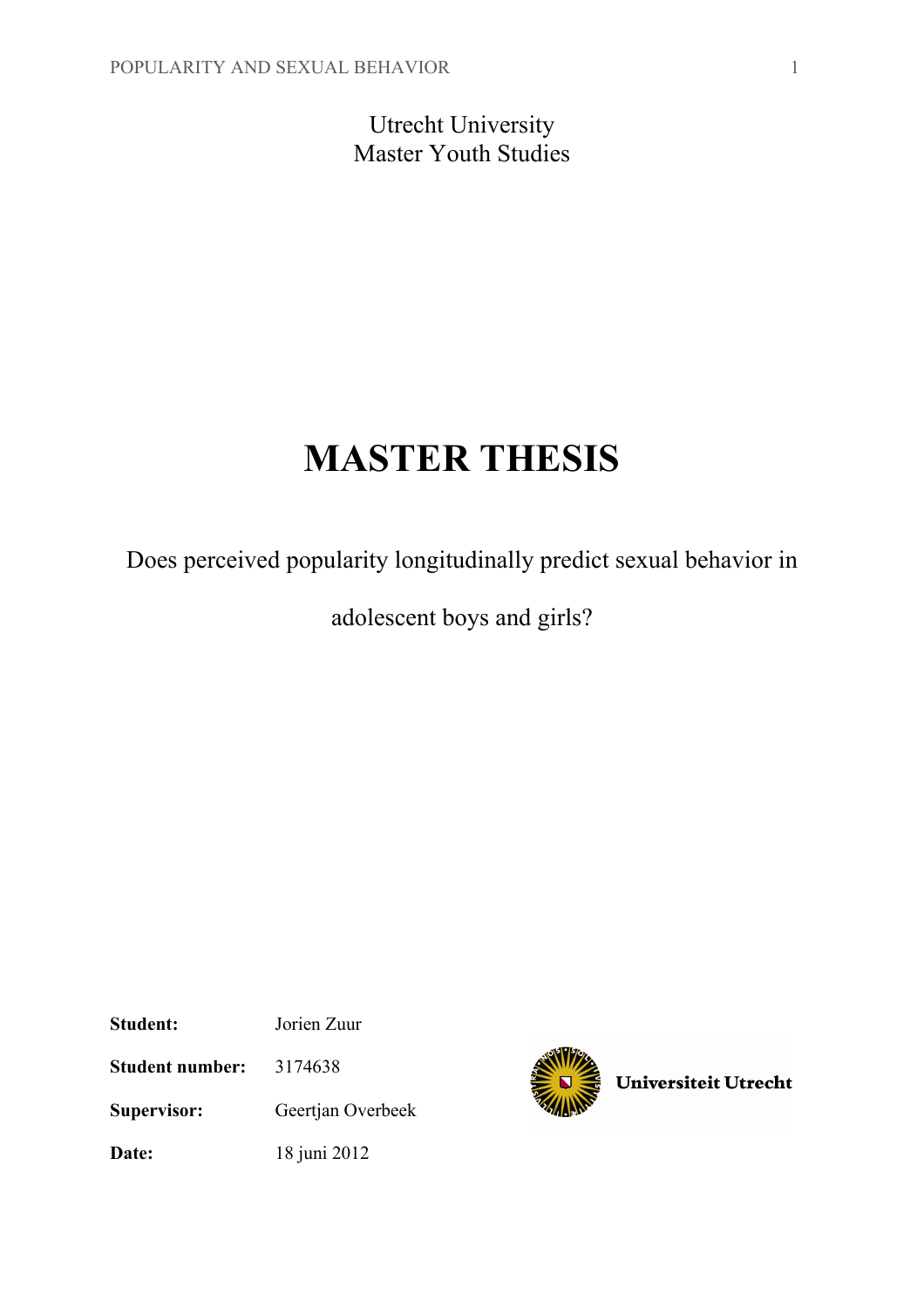#### **Abstract**

In this study longitudinal associations were examined between perceived popularity and sexual behaviour in adolescents. Specifically, I investigated whether popular adolescents reported more sexual behaviour over time. In addition, examined was if popular perceived boys report more sexual behaviour than popular perceived girls. Two waves of data were analyzed from 310 adolescents, ages 14-18, from nine different schools. Longitudinal hierarchical regression analysis showed a significant positive association between perceived popularity at wave 1 and subsequent sexual behaviour at wave 2. This means that more popular adolescents reported more sexual behavior after six months. No moderation effect of gender was found. Furthermore, reverse effects from sexual behavior at wave 1 to perceived popularity at wave 2 were examined, but here no significant association was found.

#### **Samenvatting**

In deze studie werden longitudinale associaties onderzocht tussen waargenomen populariteit en seksueel gedrag bij adolescenten. Specifiek heb ik onderzocht of populaire adolescenten meer seksueel gedrag over tijd rapporteren. Daarnaast is onderzocht of waargenomen populaire jongens meer seksueel gedrag rapporteren dan waargenomen populaire meisjes. Data van 310 adolescenten, van 14-18 jaar, vanuit negen verschillende scholen, zijn over twee meetmomenten geanalyseerd. Longitudinale hiërarchische regressie analyse liet significante positieve associaties zien tussen waargenomen populariteit op tijdstip 1 en seksueel gedrag op tijdstip 2. Dit betekent dat meer populaire adolescenten meer seksueel gedrag rapporteren na zes maanden. Geen moderatie effect voor geslacht werd gevonden. Bovendien werden omgekeerde effecten van seksueel gedrag op tijdstip 1 op waargenomen populariteit op tijdstip 2 onderzocht, maar hier werd geen significante associatie gevonden.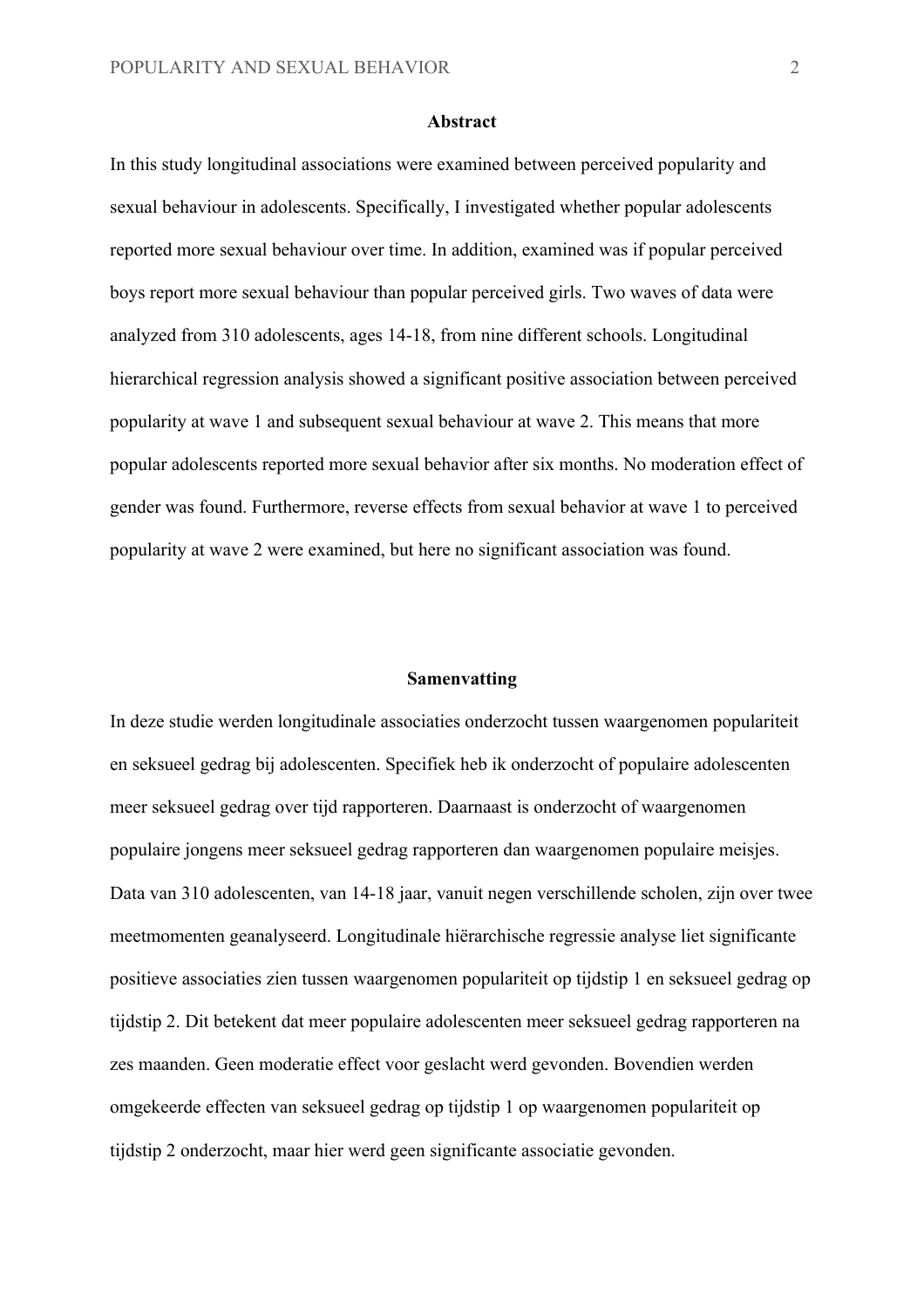#### **Introduction**

A primary developmental task in adolescence is becoming a member of a peer group (Santor, Messervey, & Kusumakar, 2000). In addition, Brown and Lohr (1987) found that being part of a peer group helps the adolescent in developing an identity and a self-image. Nevertheless, peer popularity -although the importance of peer influences are known- is a factor that has not gotten much attention (Ali & Dwyer, 2011; Busse, Fishbein, Bleakley, & Hennessy, 2010). This triggers the question whether adolescents' social development, in terms of popularity, is associated with the development of sexual behavior. Sexual behavior and sexual experience are two terms, which are often used interchangeably. In this article I choose to use sexual behavior as an overarching concept. The fact that popularity is not researched frequently in adolescent development is surprising. More knowledge about how popularity influences sexual behavior in adolescents can be helpful in developing effective interventions. Next to that, as far as research did focus on correlations between popularity and sexual behavior, most of the studies employed a cross-sectional design (La Greca, Prinstein, & Fetter, 2001; Newcomer, Udry, & Cameron, 1983; Prinstein, Meade, & Cohen, 2003). Not much research has been done longitudinally, which is remarkable when one realizes that sexual behavior strongly develops in adolescence.

Moffitt (1993) came up with the concept of 'maturity gap'. She explains that the social maturity of youth in today's society is reached at a higher age than before, even though youth still have reached biological maturity (i.e., the extent to which the human body has developed and is ready for reproduction). Today's society delays social maturation with the positive aspects of adulthood where independency and autonomy is established, while adolescents are already physically developed. These adolescents are thus trapped in the 'maturity gap', which makes them frustrated and leads to showing particular behavior to overcome this 'gap'. Moffitt (1993) notices that most adolescents are likely to be engaged in adult-like behaviors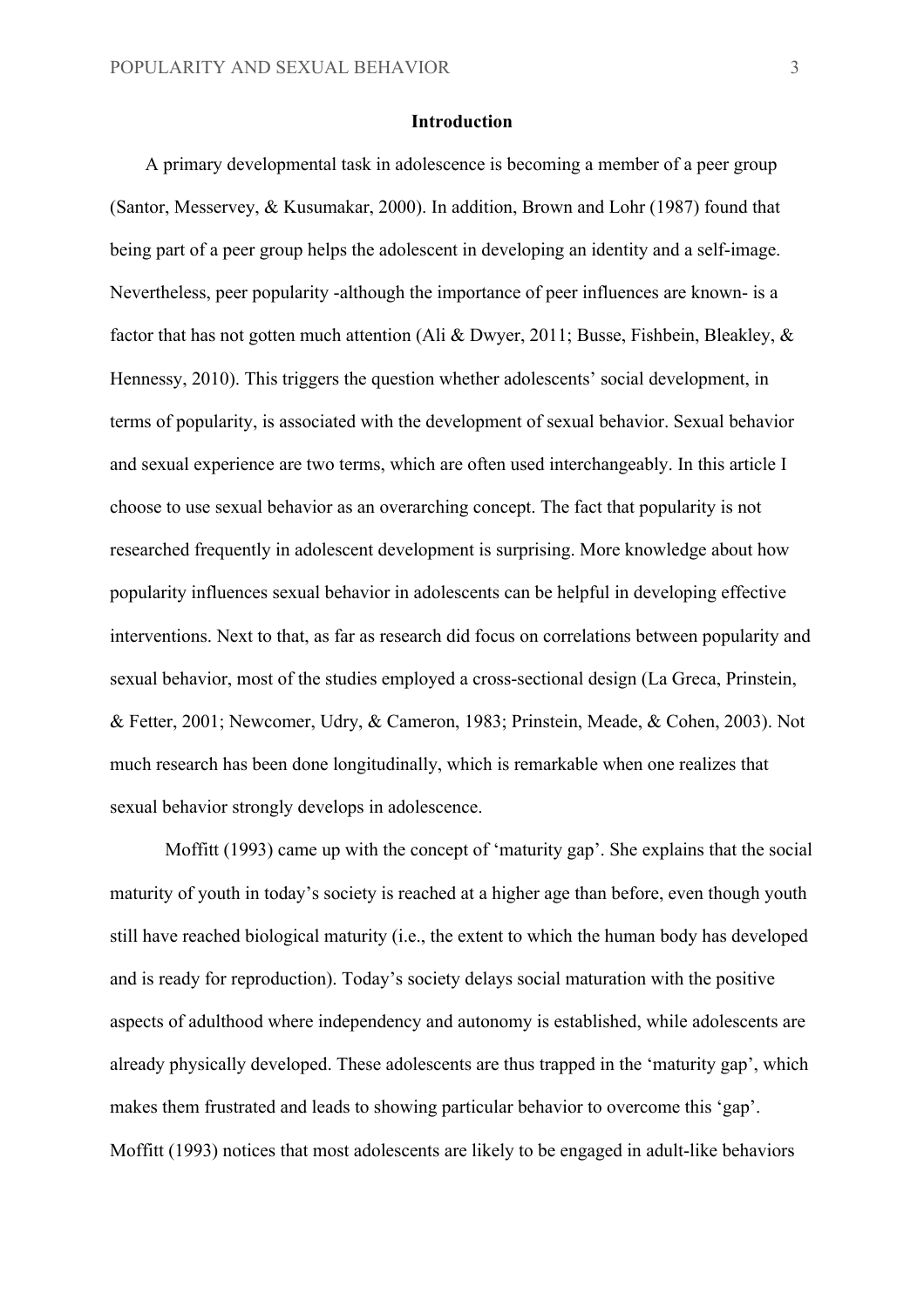as smoking, drinking and having sex to try to behave as an adult and overcome the maturity gap. Moffitt (1993) states that the more successful ones, in this context the popular adolescents, function as a model for their peers who will mimic this behavior. Jessor (1991) also emphasized this idea and stated that smoking, drinking, illicit drug use, risky driving, or early sexual activity can be instrumental in gaining peer acceptance and respect in establishing autonomy from parents, or in affirming maturity, and marking a transition out of childhood and toward a more adult status.

#### **Popularity and Sexual Behavior**

Measuring popularity is challenging. Popularity and likeability are two intertwined terms and are often used interchangeably. Where likeability refers to the extent to which one is perceived as being cooperative and friendly, a popular adolescent is referred to as one who has prestige and influence in a group (Van der Linden, Scholte, Cillessen, Te Nijenhuis, & Segers, 2010). Popularity consists of different elements. Closson (2009) found that boys used terms as being cool, athletic, funny, and defiant as elements of popularity, whereas girls more often used terms as wearing nice clothes, being attractive, mean, snobby, rude, and sociable. Cillessen and Rose (2005) examined the concepts sociometric popularity (how well liked or rejected youths are by others) and perceived popularity (being referred to as popular). In the present study I will use the perceived popularity concept simply quantified by asking adolescents whom they find most popular in their class.

Is popularity associated with the development of sexual behavior? A study of 77 boys focused on the relation between peer relationships in 6th grade and number of sexual partners in 10th grade. Results indicated that popular boys in elementary school were more likely to date extensively during adolescence. Also, they were more likely to drink alcohol at parties. Dating and alcohol, in turn, offers greater opportunities for sexual intercourse with multiple partners (Feldman, Rosenthal, Brown, & Canning, 1995). In addition, a previous cross-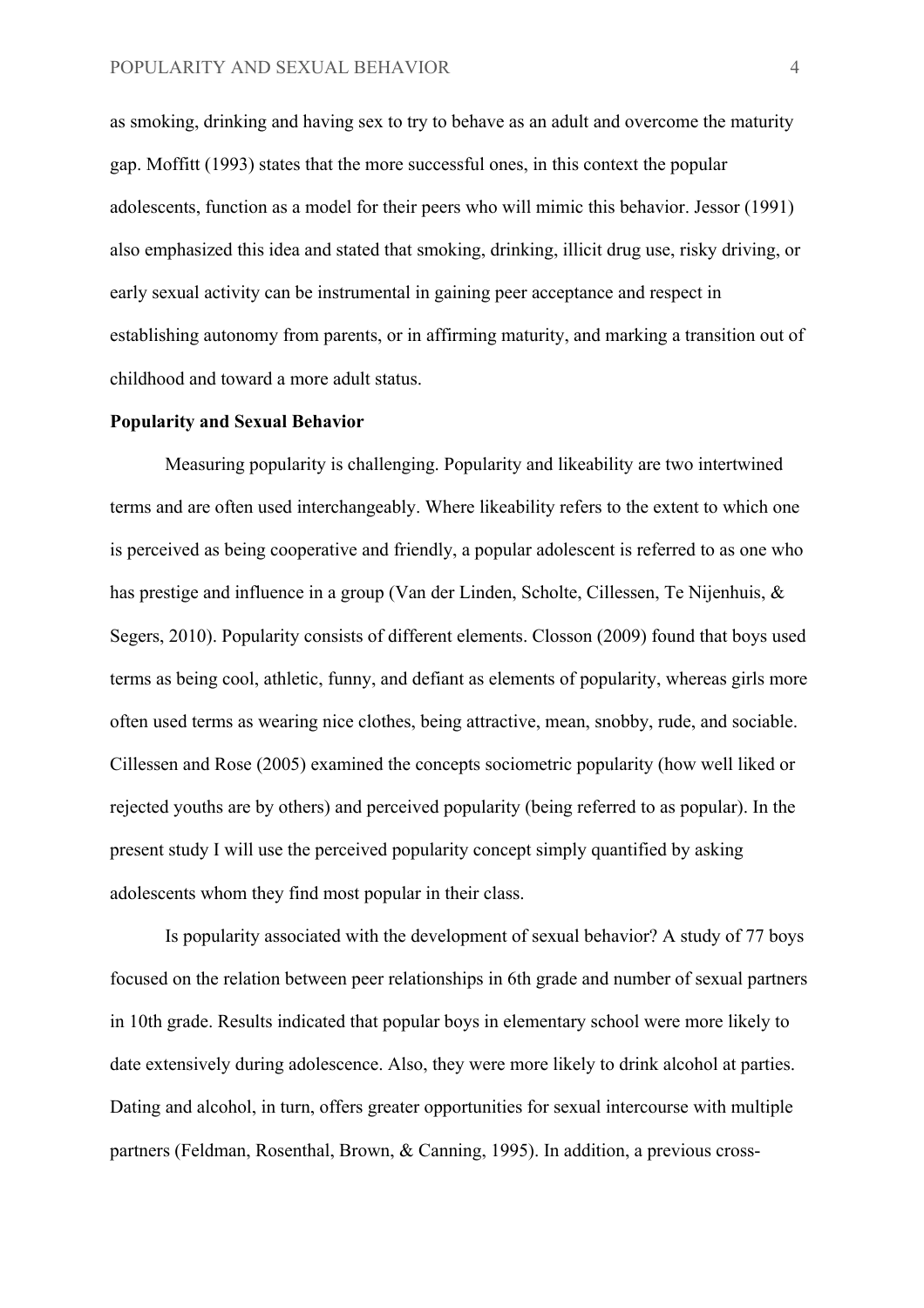#### POPULARITY AND SEXUAL BEHAVIOR 5

sectional study showed that populars were more likely to drink alcohol than non-populars, which in turn makes them more disposed to have sexual intercourse (Mosbach & Leventhal, 1988). In another cross-sectional study 250 high-school students were interviewed to examine linkages of peer crowd affiliation with health-risk behaviors and close friendships. Results indicated that popular adolescents more often had casual sex (i.e., sex with someone they did not know very well) or had a relationship. Interesting results were found about non-popular adolescents: the burnouts and nonconformists. Surprisingly, they were more sexual active than populars or others. In particular, they reported more unsafe sex (La Greca et al., 2001). Finally, a cross-sectional study on 212 10th graders concluded that adolescents who reported sexual activity had high levels of reputation-based popularity, where the latter was assessed with questions as "who is most popular" and "who is least popular". However, sex with multiple partners was linked to lower levels of popularity (Prinstein et al., 2003).

Only two researches until now have longitudinally examined if being popular is related to sexual behavior in adolescents. Results indicated that popularity was a predictive factor of increased sexual activity respectively 18 and 24 months later (Prinstein, Choukas-Bradley, Helms, Brechwald, & Rancourt, 2011; Mayeux, Sandstrom, & Cillessen, 2008). Present study investigates this association over six months, which gives us a better view on how the association develops. Where Mayeux et al. (2008) didn't find any differences in this association for boys and girls, Prinstein et al. (2011) found that the association was only significant for boys.

### **A Moderating Role of Gender**

Another thing to keep in mind is a possible gender difference in adolescents' perceptions about being popular in relation to sexual behavior. A lot has been written about the double standard, which states that premarital sex is acceptable for men, but not for women (Hynie & Lydon, 1995). However, contradicting evidence has been found regarding the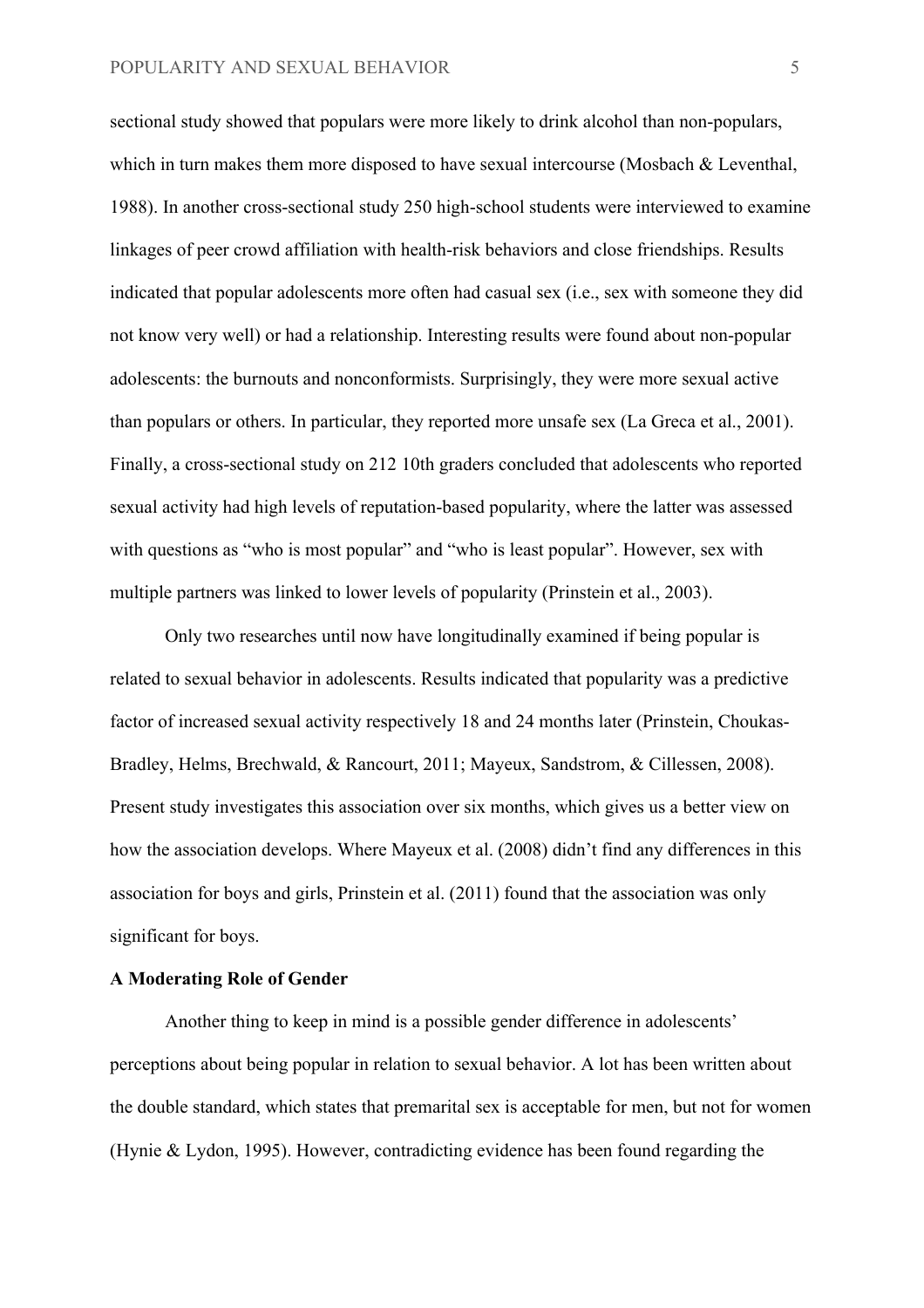effects of this double standard. For example, Williams and Jacoby (1989) found that women showed a stronger preference for virginity in partners than did men. But findings from another experiment with 233 male and 320 female students showed that female targets were rated less favorable when they had an early first coïtus, while for male's age of first coïtus made no difference (Sprecher, McKinney, & Orbuch, 1987). These findings suggest that a double standard still exists, and that perceptions about popularity in relation to sexual behavior indeed differ between boys and girls. More recent findings suggest that the double standard may not operate in overall evaluations of persons, but in specific domains (Marks & Fraley, 2005). Ceyka and Eagly (1999) stated that domains associated with sexual stereotypes, for example power or dominance, may be more sensitive to the double standard than those that are not, for example peer popularity. Given current contradicting results, I will explore whether gender moderates the link between popularity and sexual behavior.

#### **The Present Study**

In the present study I will investigate a two-wave longitudinal association between perceived popularity and sexual behavior among adolescents. In addition, I will examine whether gender moderates this relation between perceived popularity among peers and sexual behavior. Specifically, with regard to the first research question I hypothesize that a higher extent of perceived popularity is linked with more sexual behavior. With regard to the second research question, I hypothesize that the association is stronger for boys, meaning popular boys are more sexual experienced compared to popular girls.

#### **Methods**

#### **Participants and Procedure**

Data were collected from seven high schools in The Netherlands. All schools received an invitation letter to take part in a longitudinal survey on the development of intimate relationships and sexuality in adolescence. All schools received the questionnaire in advance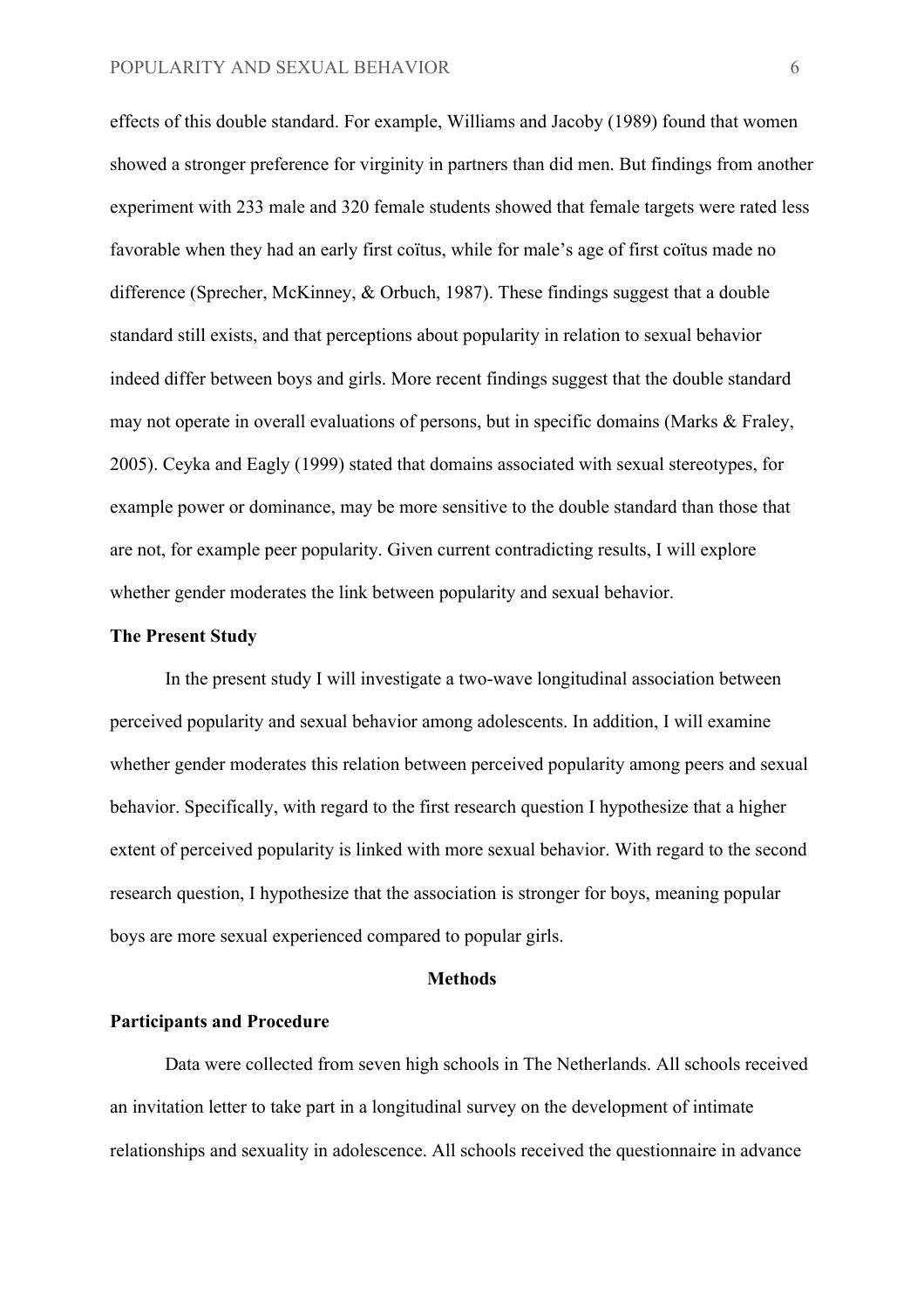to judge whether item content was appropriate, since some of the questionnaire items referred explicitly to sexual activities and attitudes towards sex. None of the schools refused to participate after taking note of the questionnaire content. Also, permission for the study was granted by the ethics board of the faculty of social and behavioral science of Utrecht University and parental and adolescents' informed consent was gathered. Three parents did not want their child to take part in the study. Items about specific sexual activities were not obligatory for adolescents to fill in; these items had an extra answering category of "I don't want to answer this question". Questionnaires were filled in during a regular school hour, in the presence of two research assistants. These assistants introduced the questionnaire, stressed that data would be handled confidentially, and remained present during the school hour to answer any questions.

At baseline  $(T_1)$ , 451 10th graders filled in a questionnaire. The second wave of data collection  $(T_2)$  took place after six months. The sample consisted of 48.8% girls  $(n = 220)$ . The mean age of this sample at baseline was  $15.45$  (SD = 1.22 | min-max 14-18), and consisted predominantly of youths with a native Dutch background (84.4%, *n* = 378). A total of 434 adolescents (96.7%) reported to have a heterosexual orientation, while  $0.4\%$  ( $n = 2$ ) had a homosexual orientation,  $0.9\%$  ( $n = 4$ ) was bisexually oriented, and  $2.0\%$  ( $n = 9$ ) was unsure of their sexual orientation. We collected two-wave longitudinal data from 310 adolescents. Attrition analyses revealed no significant differences on any study variable between adolescents who participated at  $T_1$  versus  $T_2$ .

#### **Measures**

**Popularity.** The extent to which adolescents were perceived as being popular was measured by asking the adolescent to name both five popular and five non-popular classmates. In accordance with the study of Prinstein et al. (2003), no a priori definitions for 'popular' and 'non-popular' were given to the students. On the basis of this information,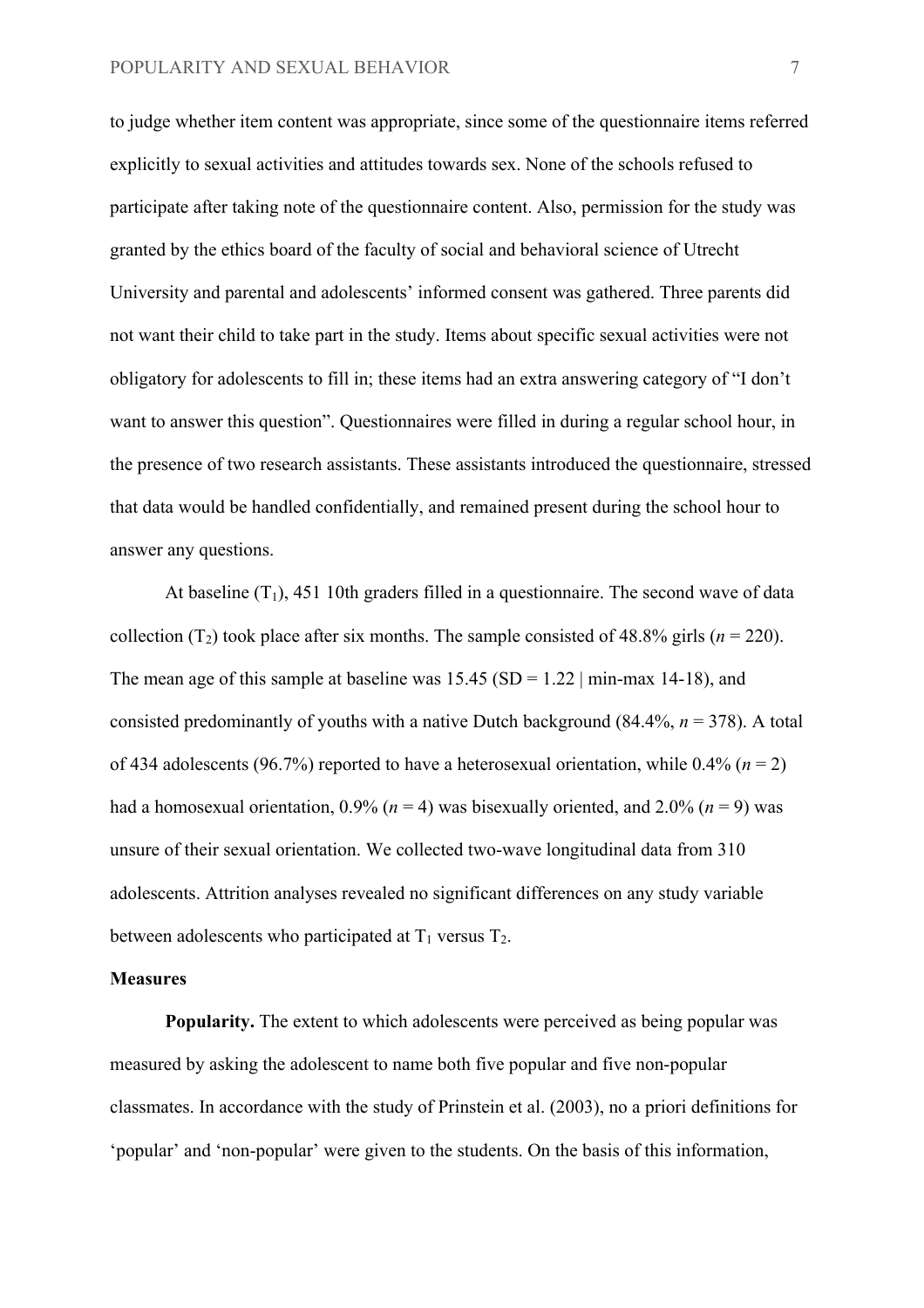every student in a class received a summed score of how many times he or she was nominated as "popular" or "not popular". In order to control for differences in class size, these summed scores were *z*-transformed. For both  $T_1$  and  $T_2$  final popularity scores were computed by subtracting the non-popular z-score from the popular z-score.

**Sexual behavior**. Adolescents' sexual behavior was measured with four items that tapped into participants' level of sexual experience at that point in time. The items were "Have you ever French kissed someone", "Have you ever felt and caressed someone", "Have you ever had oral sex", and "Have you ever had sex (with penis in vagina)". Adolescents responded to these questions on a three-point scale ranging from  $I =$  never, to  $3 =$  often. Whenever adolescents marked "I don't want to answer this question" with a specific item, this was scored as system missing. Internal consistency of the items was high ( $\alpha$  = 0.88 at T<sub>1</sub>, 0.89) at  $T_2$ ).

#### **Statistical Analysis**

In a first set of descriptive analyses, an ANOVA was performed to examine whether means and standard deviations for popularity and sexual behavior at wave 1 were potentially different for boys and girls. Next, to test the main hypothesis that popularity would be linked to increased sexual behavior in adolescents, I first examined whether there were significant bivariate correlations between popularity and sexual behavior at  $T_1$  and  $T_2$ . Next, I performed a linear regression analysis to examine the predictive value of popularity at  $T_1$  on sexual behavior over time (i.e., from  $T_1$  to  $T_2$ ). A moderator term of popularity  $\times$  gender was included in the last step of the regression model to test the hypothesis that gender would moderate the effect of popularity on sexual behavior. The explained variance of the regression model was examined by means of  $R^2$ . An additional regression analysis was executed to examine whether a reverse longitudinal relationship would exist. This analysis examined if sexual behavior at  $T_1$  was associated with perceived popularity at  $T_2$ .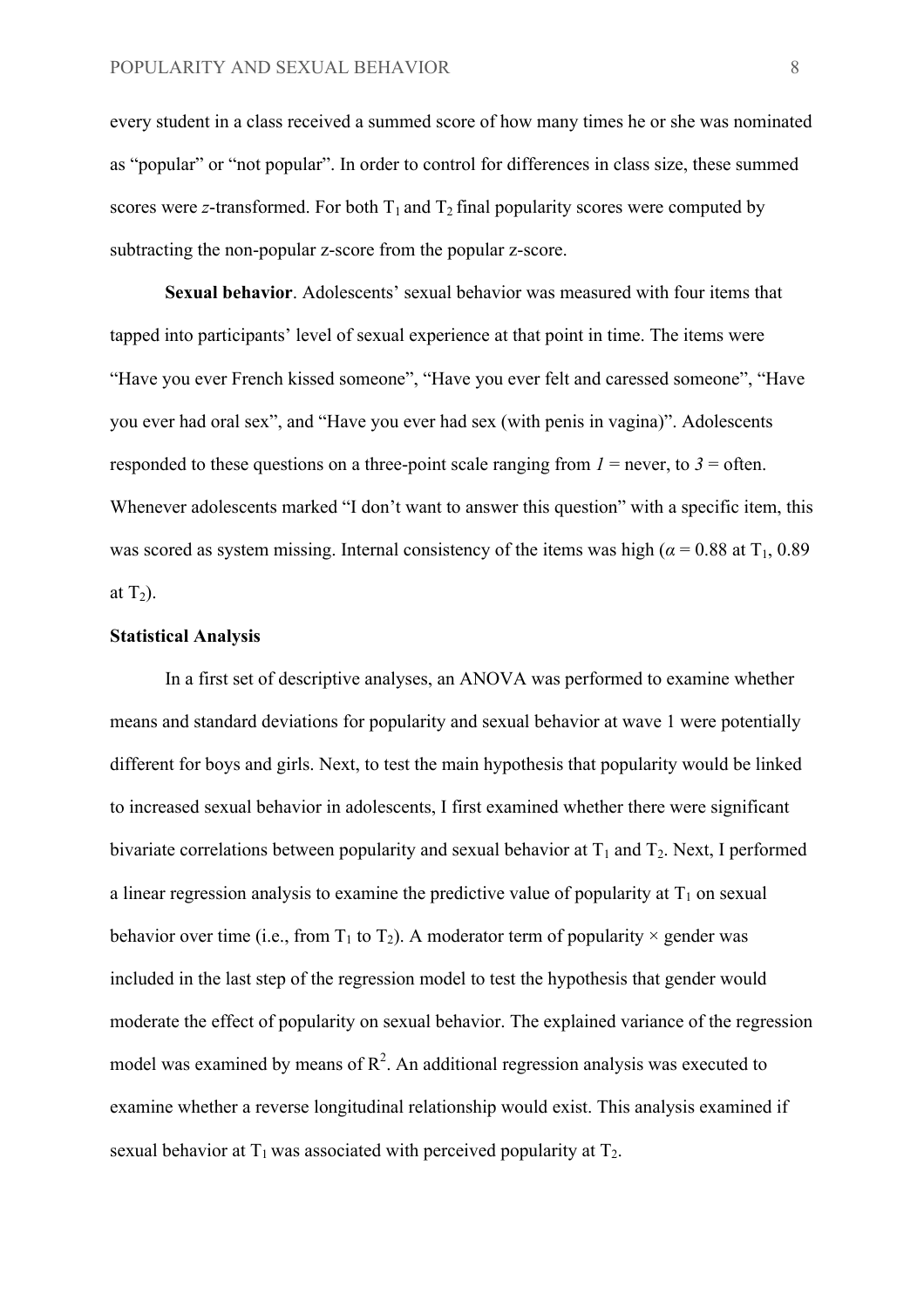#### **Results**

At  $T_1$ , 79.9% ( $n = 438$ ) of all respondents (50.7% boys) reported to be sexually experienced in some way (from French kissing to sex). Of these adolescents 51.1% reported to have ever French kissed someone, 43.4% reported to have ever felt and caressed someone, 19.3% reported to have ever had oral sex, and 17.4% reported to have ever had sex. The mean differences between boys and girls were examined with a *t* test; results are displayed in Table 1. Using an ANOVA, no significant differences were found between boys and girls in sexual

behavior  $F(1, 436) = 0.89$ ,  $p = 0.35$ , and popularity  $F(1, 394) = 0.34$ ,  $p = 0.56$  at  $T_1$ .

To examine cross-sectional and longitudinal bivariate associations between perceived popularity and sexual behavior, Pearson correlations were computed (Table 2). A large positive correlation was found between sexual behavior at  $T_1$  and  $T_2$  ( $r = .81$ ,  $n = 350$ ,  $p =$  $\leq 0.001$ ), with high levels of sexual behavior at baseline associated with high levels of sexual behavior at  $T_2$ . Also, a large positive correlation was found between popularity at  $T_1$  and  $T_2$  (*r*  $= 0.91$ ,  $n = 418$ ,  $p = 0.001$ , with high levels of popularity at baseline associated with high levels of popularity at  $T_2$ . Furthermore, positive correlations were found between popularity and sexual behavior at both waves, indicating that higher levels of popularity were associated with higher levels of sexual behavior.

## **Longitudinal Regression – Perceived Popularity at**  $T_1$  **on Sexual Behavior at**  $T_2$

Longitudinal hierarchical regression analysis was performed to establish whether popularity would predict sexual behavior over time. A moderation term for gender was specified; results are presented in Table 3. In the first model, no effect of gender on sexual behavior at  $T_2$  was found. In the second model, a significant large association was found between sexual behavior at  $T_1$  and sexual behavior at  $T_2$ . Also, a significant association was found between popularity at  $T_1$  and sexual behavior at  $T_2$  in the third model. This means that the more popular someone is perceived the more sexually experienced he/she is over time.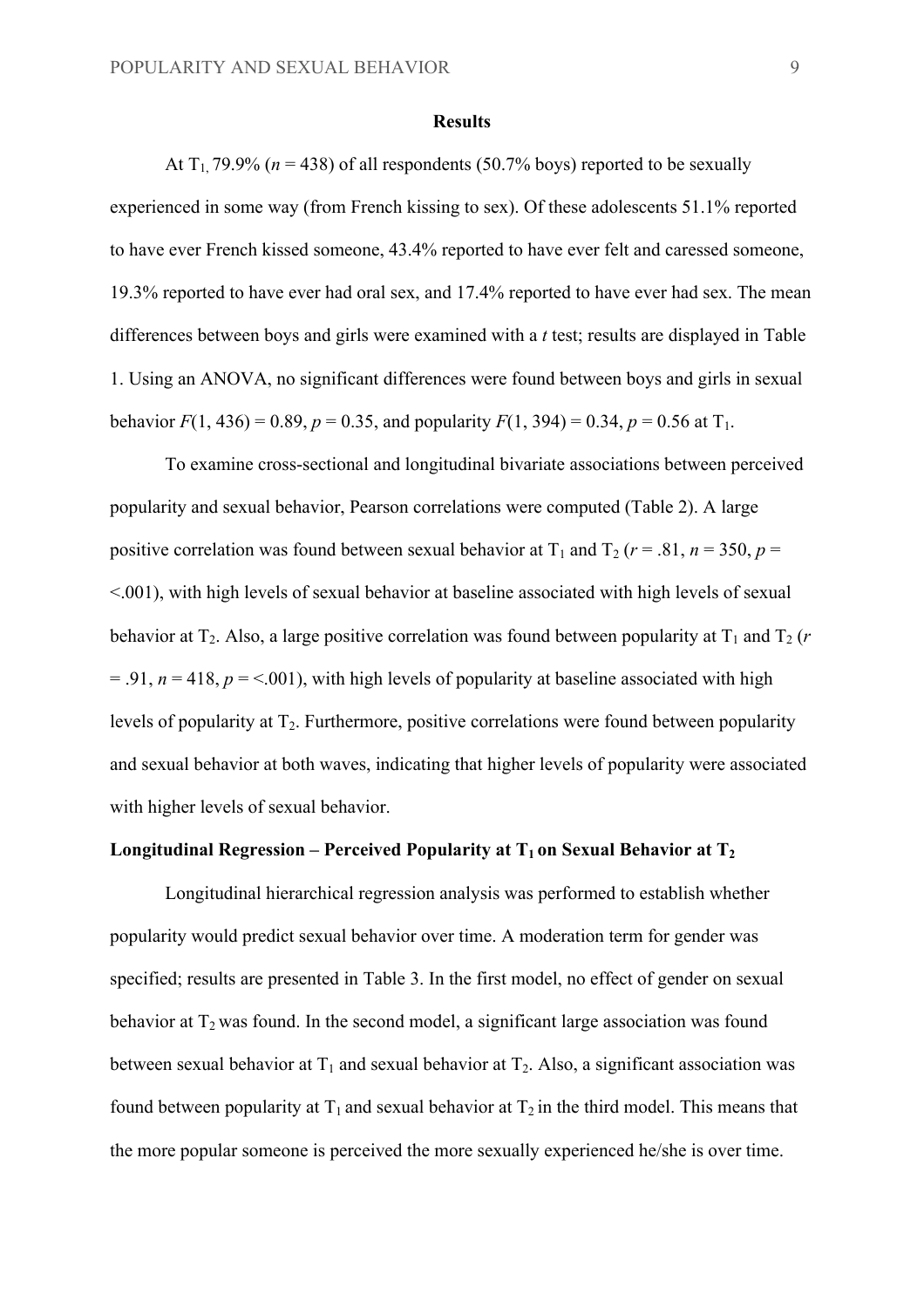The interaction effect of popularity  $\times$  gender was entered at step 4 but no significant interaction effect was found. The total variance explained by the model as a whole was 68%. An additional regression analysis was performed to longitudinally examine whether a reverse longitudinal relationship would exist, from sexual behavior at  $T_1$  to perceived popularity at T<sub>2</sub>. No significant relationship was found (beta= $-0.04$ ,  $p = 0.35$ ).

#### **Discussion**

In the present research, data from 310 adolescents, ages 14-18, were analyzed, who participated in two waves of an ongoing longitudinal study. The question I tried to answer in this study was to what extent perceived popularity predicts sexual behavior over time. In addition, I examined whether gender moderated this relation between perceived popularity and sexual behavior. A positive longitudinal association between perceived popularity and sexual behavior was found, indicating that popularity is indeed linked with more sexual behavior over time. The results also showed that no differences exist betweens boys and girls in the association between perceived popularity and sexual behavior. Additional analysis showed no reverse association exists between perceived popularity and sexual behavior.

The finding regarding the positive association between perceived popularity and sexual behavior confirms previous findings (Mayeux et al., 2008; Prinstein et al., 2011). This consistency shows that perceived popularity is associated with different definitions of sexual behavior. Where Mayeux et al. (2008) investigated popularity in association with ever having had sexual intercourse; Prinstein et al. (2011) asked their respondents with how many partners they had had sexual intercourse in the past year. This study expands the definition of sexual behavior by examining four different items (i.e., from French kissing to sex). Another important contribution of the present study is the confirmation that the association already exists after only six months, where previous studies investigated larger time spans of respectively 18 and 24 months (Prinstein et al., 2011; Mayeux et al., 2008). The longitudinal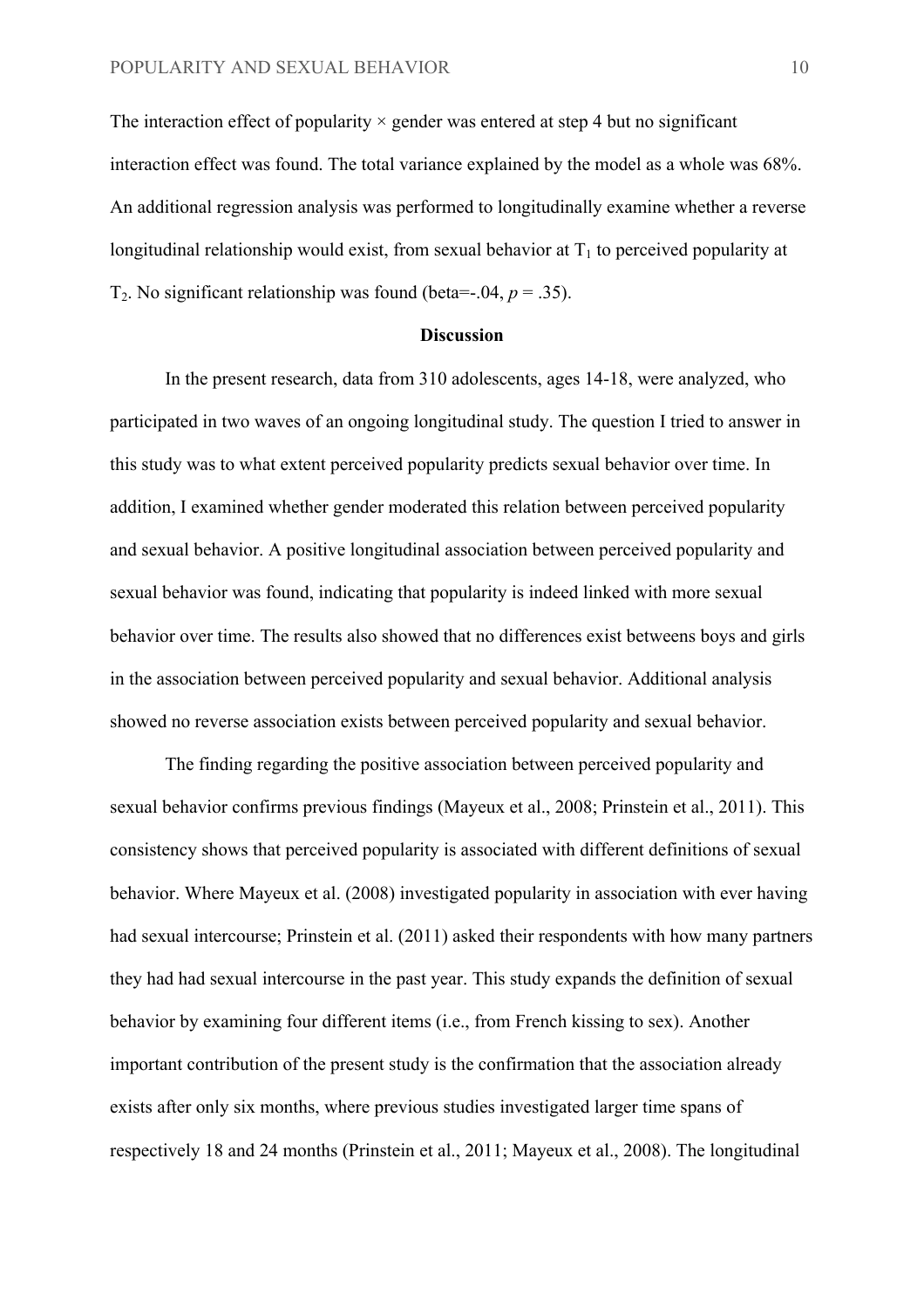increase in sexual behavior as a consequence of higher popularity among one's peers' points to the validity and relevance of Moffitt's (1993) concept of the maturity gap. Indeed, adolescence may be a period where adolescents try to overcome the gap from biological to psychosocial maturity by starting to behave more adult-like (i.e. smoke cigarettes, drink alcohol or engage in sexual behavior). Exactly these behaviors are proven to be associated with popularity. In one study perceived popularity was associated with alcohol use and smoking cigarettes (Mayeux et al., 2008). Moreover, another study found perceived popularity to be positively related to smoking cigarettes and marijuana use (Prinstein et al., 2011). It thus seems to be that popular adolescents engage more in those behaviors, which are used to overcome the maturity gap, for example sexual behavior. Probably, popular adolescents are more concerned to overcome their maturity gap than those who are less popular. Social status is one of the most important things for adolescents and even more for popular youngsters (Cillessen & Rose, 2005).

#### **Gender differences**

The moderator term gender was investigated in the present study. Prinstein et al. (2011) found that only for boys, popularity was related to the number of adolescents' sexual partners. Here, we did not find evidence for a moderator effect of gender in the relation between perceived popularity and sexual behavior. Differences between these studies have to be kept in mind when trying to make sense of this discrepancy. A theoretical explanation of this inconsistency in the results can be that popularity is just as beneficial for as girls. Popularity seems to be related to good social and emotional skills (Farmer, Estell, Bishop, O'Neal, & Cairns, 2003). These skills increase the likelihood of entering an intimate relationship and consequently, the likelihood of gaining more sexual experience.

Mayeux et al.'s (2008) findings do match the results of this study where gender did not influence the association between perceived popularity and sexual behavior. A possible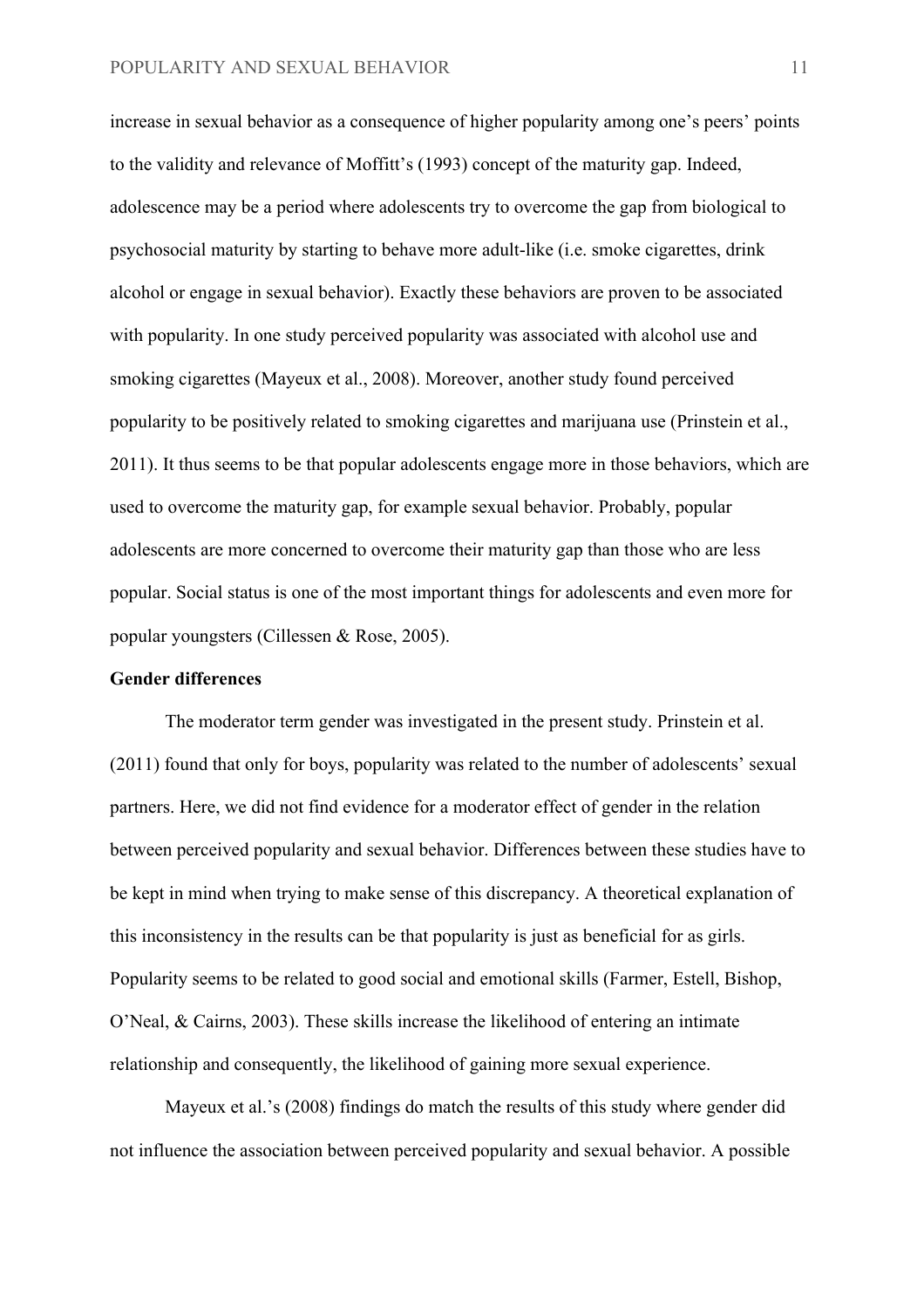explanation for the inconsistency with Prinstein et al. (2011) is the definition of sexual behavior both researchers used. Prinstein et al. (2011) measured sexual behavior in terms of the number of adolescent's sexual intercourse partners, where the other only asked respondents if they ever had sex (Mayeux et al., 2008). The latter definition of sexual behavior lies more in line with the definition in this study. Men report a greater number of sexual partners than woman (Oliver & Hyde, 1993). This can correspond with the fact that Prinstein et al. (2011) found that for boys but not girls, popularity was significantly linked with sexual behavior. In here, possibly the double standard plays a role. This means that for boys, having multiple partners is cool, when for girls having multiple partners is tricky reputation wise. Future research is needed to provide more insight.

As stated above, this study measured four items of sexual behavior (i.e. from French kissing to sex). A possible methodological explanation for not finding moderation for gender is the distribution in these items. For example boys have more experience in sex, where girls have more experience in oral sex. Oral sex was not included as sexual intercourse in Prinstein et al. (2011) study, which results in a misrepresentation of girls' sexual behavior. Marks and Fraley (2005) showed that standards and values for boys and girls on sexual behavior differ less than is often assumed. The fact that no interaction is found confirms this. The finding contradicts the double standard, where is assumed that woman are evaluated more negatively than man for having more sexual partners.

Additional analysis revealed no significant reverse association between perceived popularity and sexual behavior. This means that having sex does not make one more popular among one's peers. When looking at a previous study this finding evokes some question marks. In here researchers found a positive association between the timing of first intercourse and thinking that being popular was important. Authors observed that, especially for boys, engaging in sex could be used as a mechanism for attaining high social status (Meschke,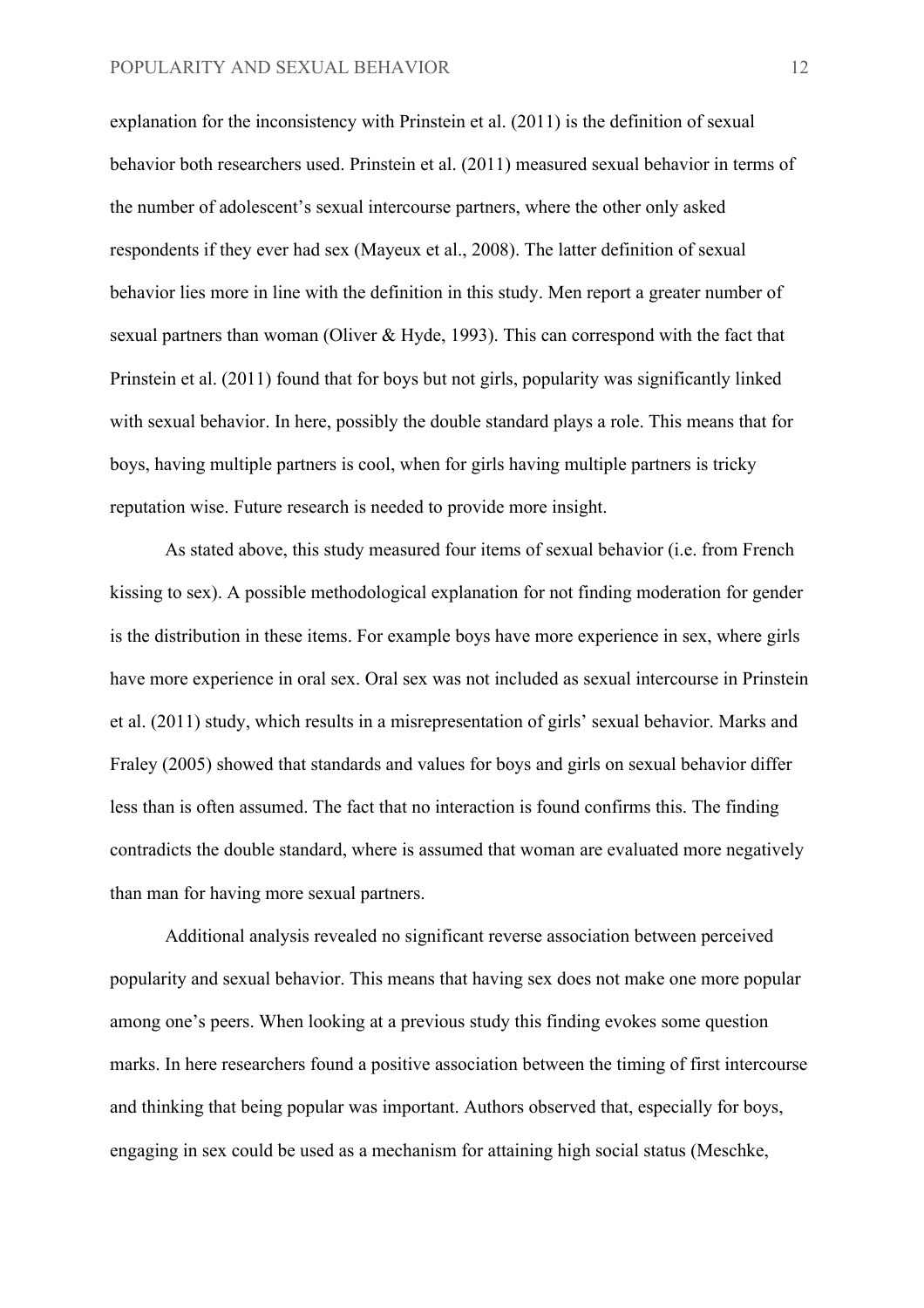Zweig, Barber, & Eccles, 2001). Thinking about that it makes you more popular, is not the same as actual becoming more popular. More research is needed to shed light on this.

#### **Limitations and Strengths of the Present Study**

The present study offers an updated outlook on the association between perceived popularity and sexual behavior in adolescence. However, this study will require replication. Future work will benefit by overcoming the most significant limitations of this study. First, it is important to note that this study includes a reliance on youths' self-report measures of sexual behavior. An important limitation in the current use of self-reports thus is that social desirability may have biased the results. This can lead to an over- or underreporting of the adolescent's own sexual behavior. Second, generalizability was suboptimal. Results only can be generalized to adolescents of 14 to 18 years old who live in the region of the four biggest cities in the Netherlands or the northern part of the province Noord-Brabant and follow education on LWOO, VMBO or HAVO. Although findings indicated that the retained sample was representative of the larger population from which it was drawn, research with larger samples will be required. Finally, other possible moderators should be investigated. For example, early onset of puberty has been associated with both positive peer relationship and a tendency to engage in status offenses such as sexual activity (Halpern, Udry, Campbell, & Suchindran, 1993). Another candidate moderator variable may be peers' sexual behavior, because adolescents whose friends are sexually active are also more likely than others to engage in sex themselves (Smith, Udry, & Morris, 1985).

Overall, the present study is one of the first to demonstrate a positive association between perceived popularity and sexual behavior in a longitudinal design. Another particular strength is its large sample size. Because of these aspects we were able to measure developments and changes in behavior, associated with popularity, over a period of six months. Next to that, we shed light on another discussion by examining the reverse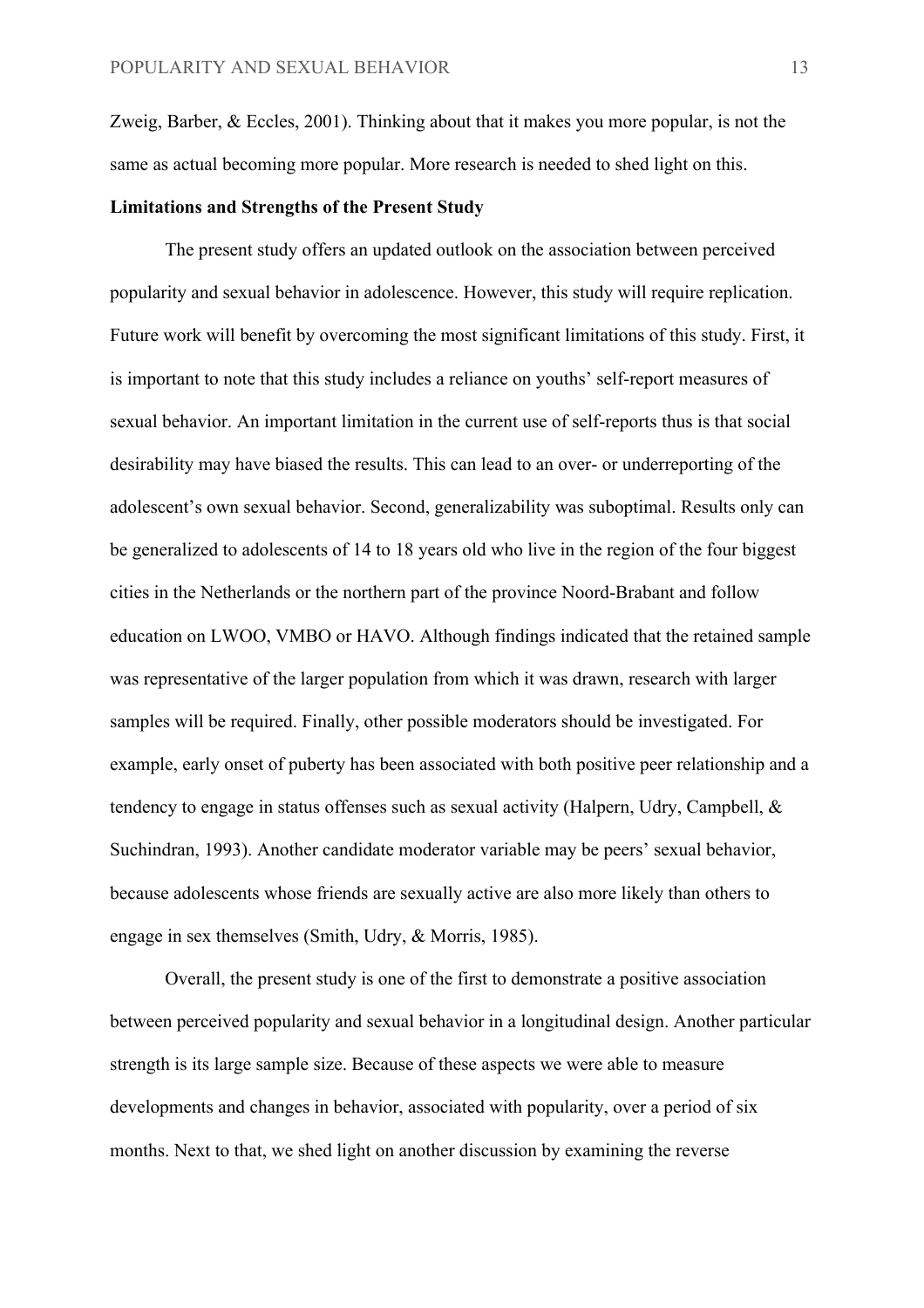association. Until now, not much research had investigated how sexual behavior can influence perceived popularity. This brings up a new discussion that needs more research.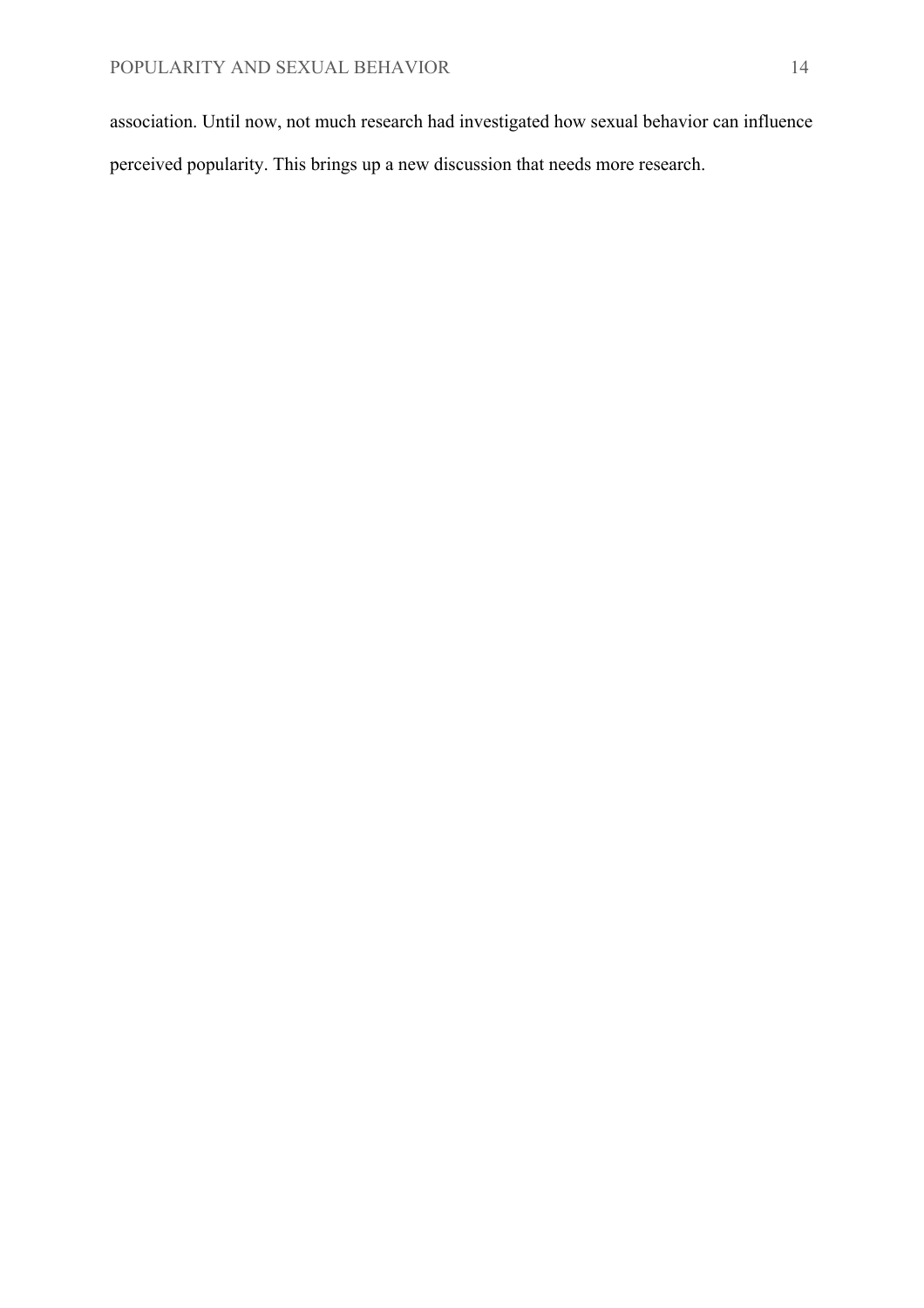#### **References**

- Ali, M. M., & Dwyer, D. S. (2011). Estimating peer effects in sexual behavior among adolescents. Journal of Adolescence, 34, 183–190.
- Brown, B. B., & Lohr, M. J. (1987). Peer-group affiliation and adolescent self-esteem: An integration of ego-identity and symbolic-interaction theories. *Journal of Personality and Social Psychology, 52,* 47-55.
- Busse, P., Fishbein, M., Bleakley, A., & Hennessy, M. (2010). The role of communication with friends in sexual initiation. *Communication Research, 37,* 239–255.
- Cejka, M. A., & Eagly, A. H. (1999).Gender-stereotypic images of occupations correspond to the sex segregation of employment. *Personality and Social Psychology Bulletin, 25,*  413-423.
- Cillessen, A. H. N., & Rose, A. J. (2005). Understanding popularity in the peer system. *Journal of the American Psychological Society, 14,* 102-105.
- Closson, L. M. (2009). Status and gender differences in early adolescents' descriptions of popularity. *Social Development, 18,* 412-426.
- Farmer, T. W., Estell, D. B., Bishop, J. L., O'Neal, K. K., & Cairns, B. D. (2003). Rejected bullies or popular leaders? The social relations of aggressive subtypes of rural African American early adolescents. *Developmental Psychology, 39,* 992-1004.
- Feldman, S. S., Rosenthal, D. R., Brown, N. L., & Canning, R. D. (1995). Predicting sexual experience in adolescent boys from peer rejection and acceptance during childhood. *Journal of Research on Adolescence, 5,* 387-411.
- Halpern, C. T., Udry, J. R., Campbell, B., & Suchindran, C. (1993). Testosterone and pubertal development as predictors of sexual activity: A panel analysis of adolescent males. *Psychosomatic Medicine, 55,* 436-447.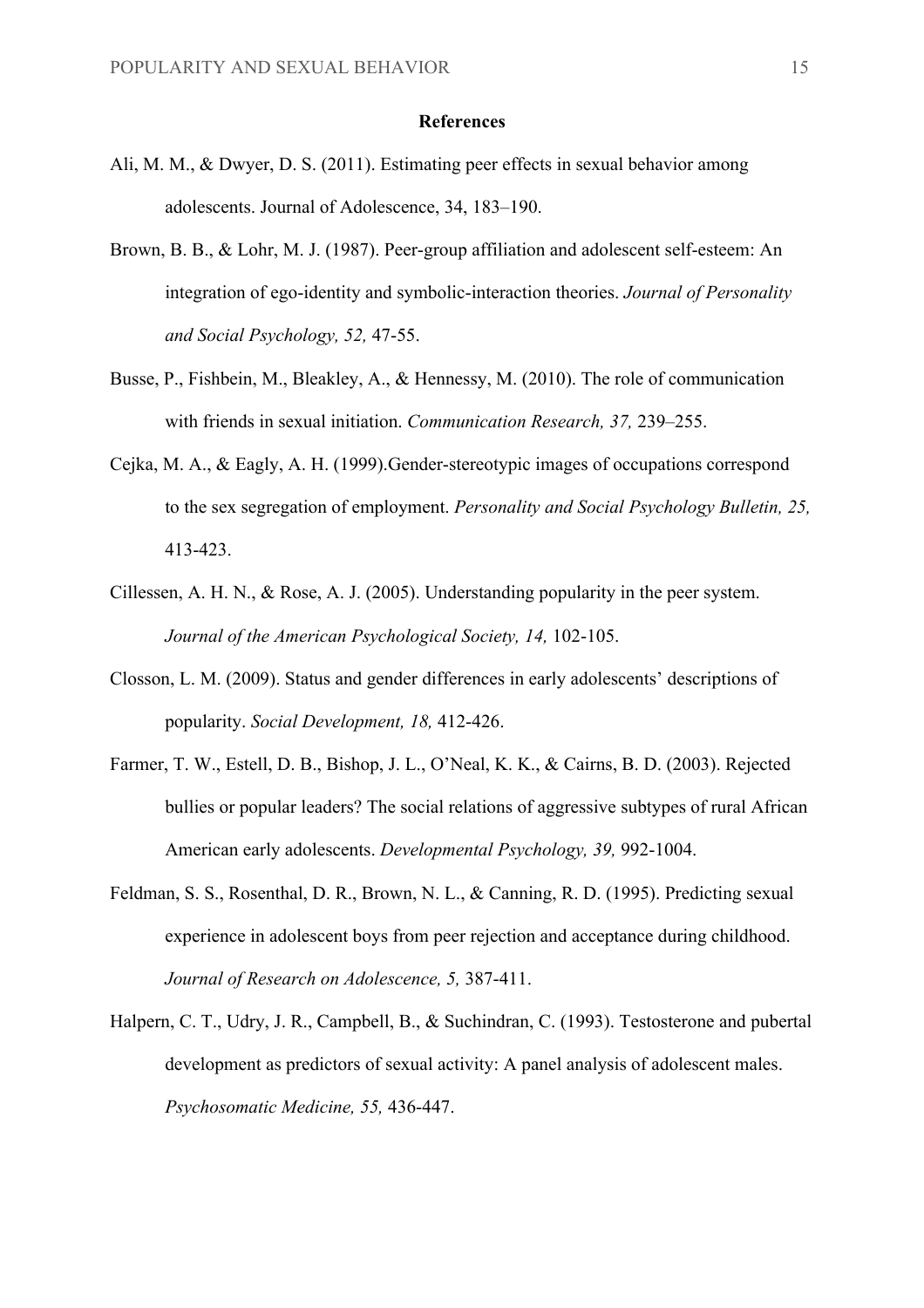- Hynie, M., & Lydon, J. E. (1995). Women's perceptions of female contraceptive behavior. *Psychology of Women Quarterly, 19,* 563-581.
- Jessor, R. (1991). Risk behavior in adolescence: A psychosocial framework for understanding and action. *Journal of Adolescent Health, 12,* 597-605.
- La Greca, A. M., Prinstein, M. J., & Fetter, M. D. (2001). Adolescent peer crowd affiliation: Linkages with health-risk behaviors and close friendships. *Journal of Pediatric Psychology, 26,* 131-143.
- Marks, M. J., & Fraley, R. C. (2005).The sexual double standard: Fact or fiction? *Sex Roles, 52,* 175-186.
- Mayeux, L., Sandstrom, M. J., & Cillessen, A. H. N. (2008). Is being popular a risky proposition? *Journal of Research on Adolescence, 18,* 49-74.
- Meschke, L. L., Zweig, J. M., Barber, B. L., & Eccles, J. S. (2001). Demographic, biological, psychological, and social predictors of the timing of first intercourse. *Journal of Research on Adolescence, 10,* 315-338.
- Moffitt, T. E. (1993). Adolescence-limited and life-course-persistent antisocial behavior: A developmental taxonomy. *Psychological Review, 100,* 674-701.
- Mosbach, P., & Leventhal, H. (1988). Peer group identification and smoking: Implications for intervention. *Journal of Abnormal Psychology, 97,* 238-245.
- Newcomer, S. F., Udry, J. R., & Cameron, F. (1983). Adolescent sexual behavior and popularity. *Adolescence, 18*, 515-522.
- Oliver, M. B. & Hyde, J. S. (1993). Gender differences in sexuality: A meta-analysis. *Psychological Bulletin, 114,* 29-51.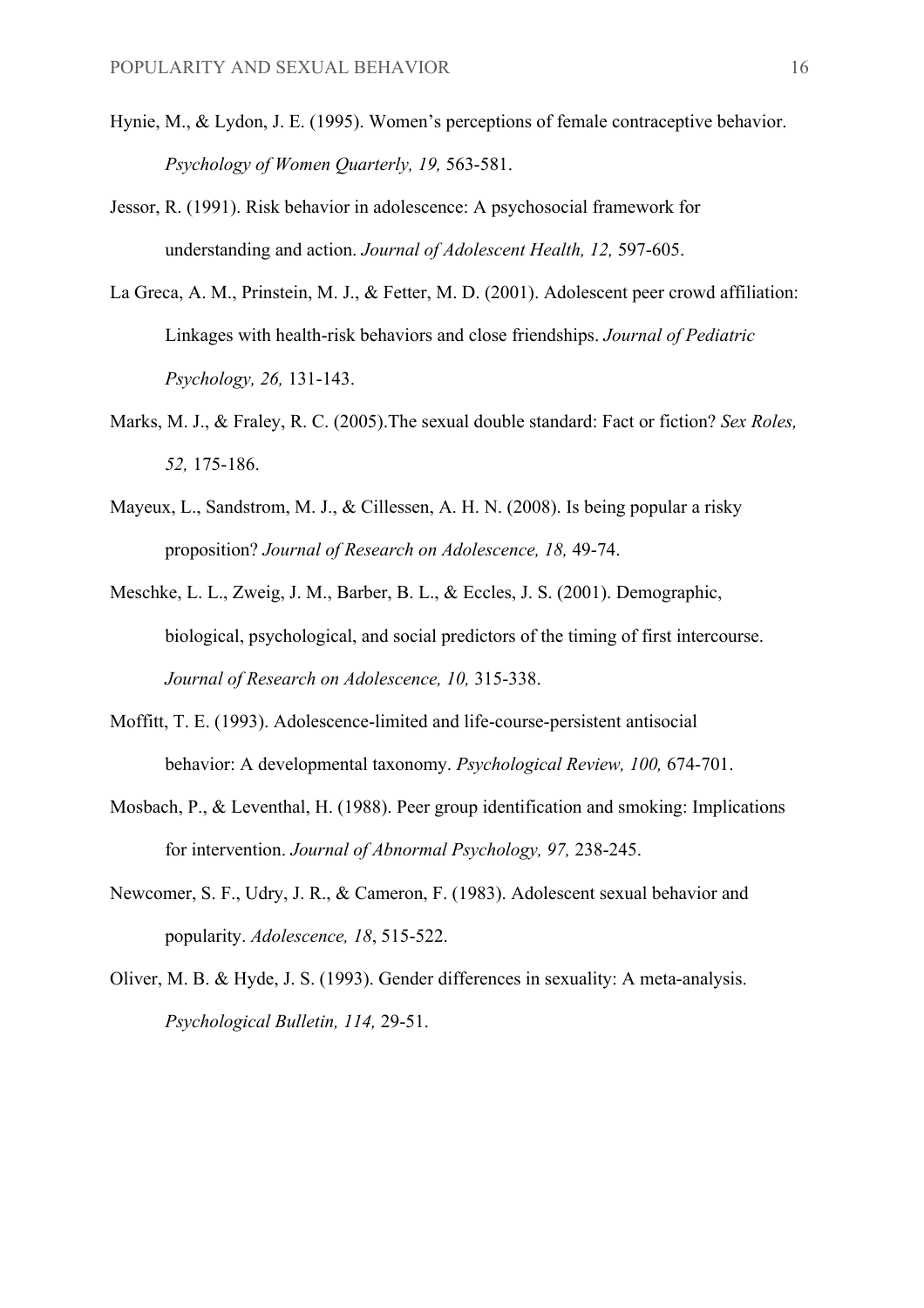- Prinstein, J. P., Choukas-Bradley, S. C., Helms, S. W., Brechwald, W. A., & Rancourt, D. (2011). High peer popularity longitudinally predicts adolescent health risk behavior, or does it?: An examination of linear and quadratic associations. *Journal of Pediatric Psychology, 36,* 980–990.
- Prinstein, M. J., Meade, C. S., & Cohen, G. L. (2003). Adolescent oral sex, peer popularity, and perceptions of best friends' sexual behavior. *Journal of Pediatric Psychology, 28,* 243-249.
- Santor, D. A., Messervey, D., & Kusumakar, V. (2000). Measuring peer pressure, popularity, and conformity in adolescent boys and girls: Predicting school performance, sexual attitudes, and substance abuse. *Journal of Youth and Adolescence, 29,* 163-182.
- Smith, E. A., Udry, J. R., & Morris, N. M. (1985). Pubertal development and friends: A biosocial explanation of adolescent sexual behavior. *Journal of Health and Social Behavior, 26,* 183-192.
- Sprecher, S., McKinney, K., & Orbuch, T. L. (1987). Has the double standard disappeared?: An experimental test. *Social Psychology Quarterly, 50,* 24-31.
- Van der Linden, D., Scholte, R. H. J., Cillessen, A. H. N., te Nijenhuis, J., & Segers, E. (2010). Classroom ratings of likeability and popularity are related to the big five and the general factor of personality. *Journal of Research in Personality, 44,* 669–672.
- Williams, J. D., & Jacoby, A. P. (1989). The effects of premarital heterosexual and homosexual experience on dating and marriage. *Journal of Marriage and Family, 51,* 489-497.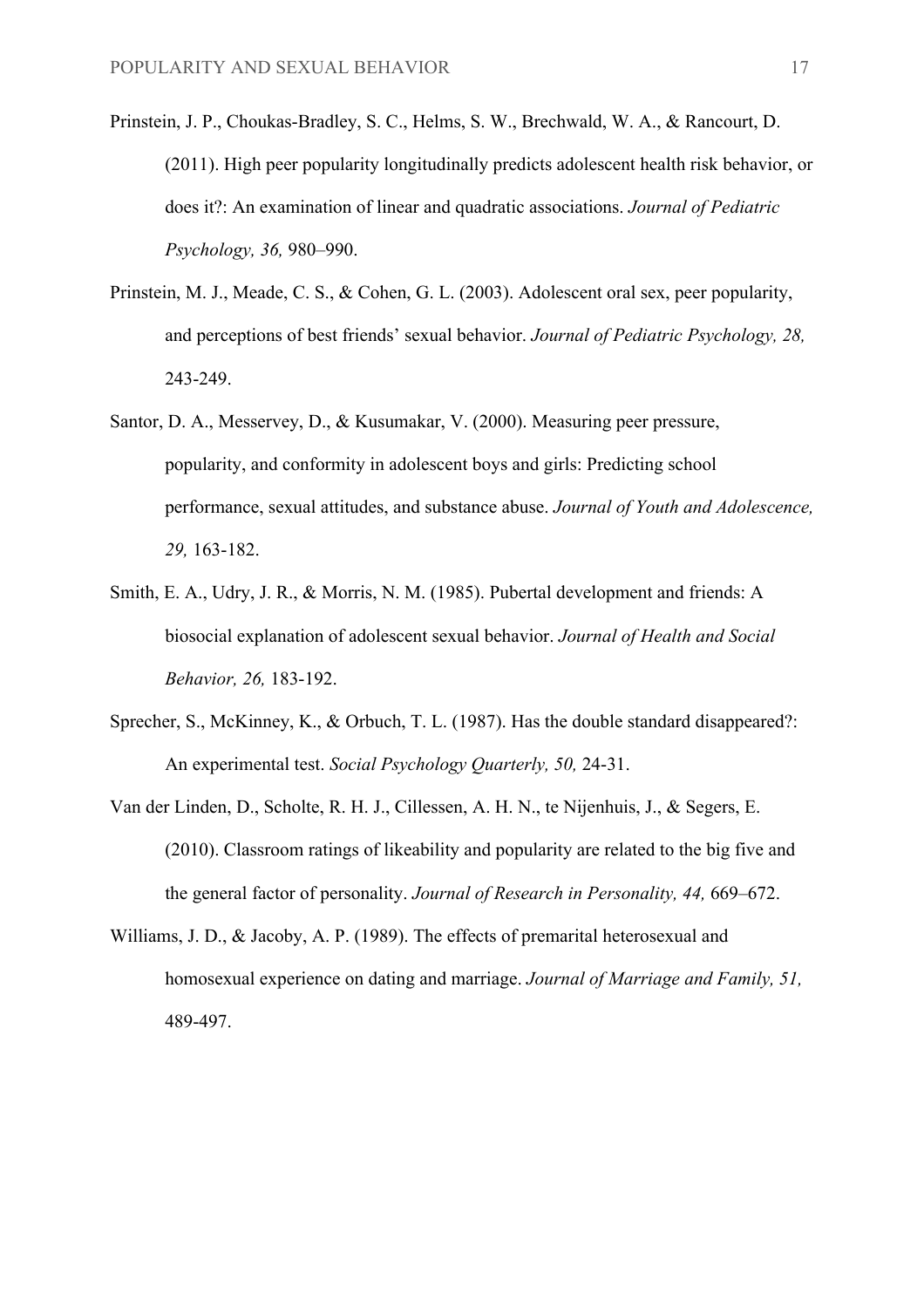# Table 1

|                 | <b>Boys</b>      |                  |      | Girls |                  |                |      |
|-----------------|------------------|------------------|------|-------|------------------|----------------|------|
|                 | $\boldsymbol{n}$ | $\boldsymbol{M}$ | SD   |       | $\boldsymbol{n}$ | $\overline{M}$ | SD   |
| Sexual behavior | 222              | 1.74             | 0.63 |       | 216              | 1.80           | 0.63 |
| Popularity      | 199              | 0.04             | 1.00 |       | 197              | $-0.02$        | 0.99 |

*Means and Standard Deviation for Perceived Popularity and Sexual Behavior at Time 1*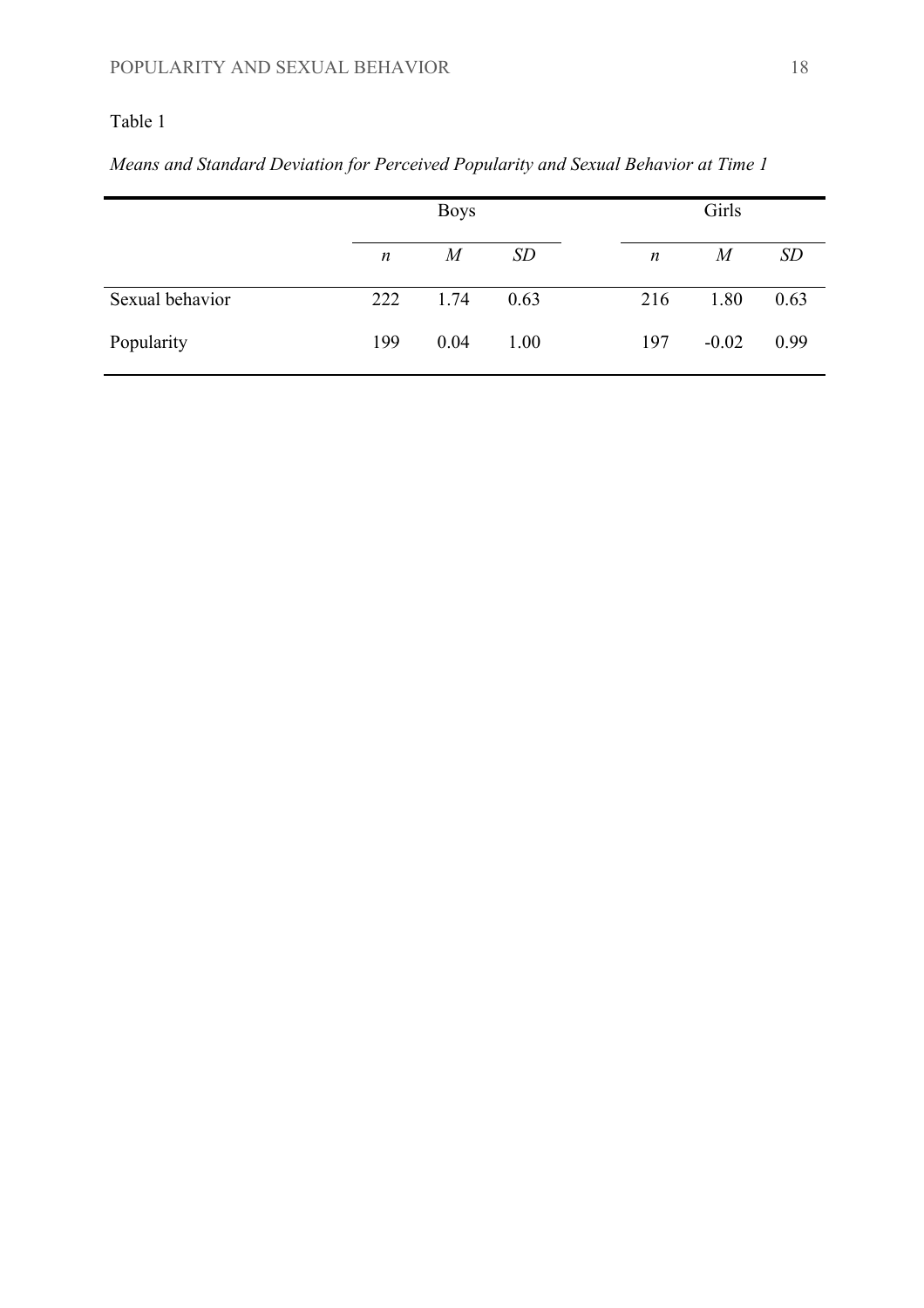# Table 2

| Variable                 |         | ◠       | ζ       | 4                        |
|--------------------------|---------|---------|---------|--------------------------|
| 1. Sexual Behavior $T_1$ | -       |         |         |                          |
| 2. Popularity $T_1$      | $.35**$ | -       |         |                          |
| 3. Sexual Behavior $T_2$ | $.81**$ | $.38**$ |         |                          |
| 4. Popularity $T_2$      | $.35**$ | $.91**$ | $.33**$ | $\overline{\phantom{a}}$ |

 $*$ *\*p* < .01.